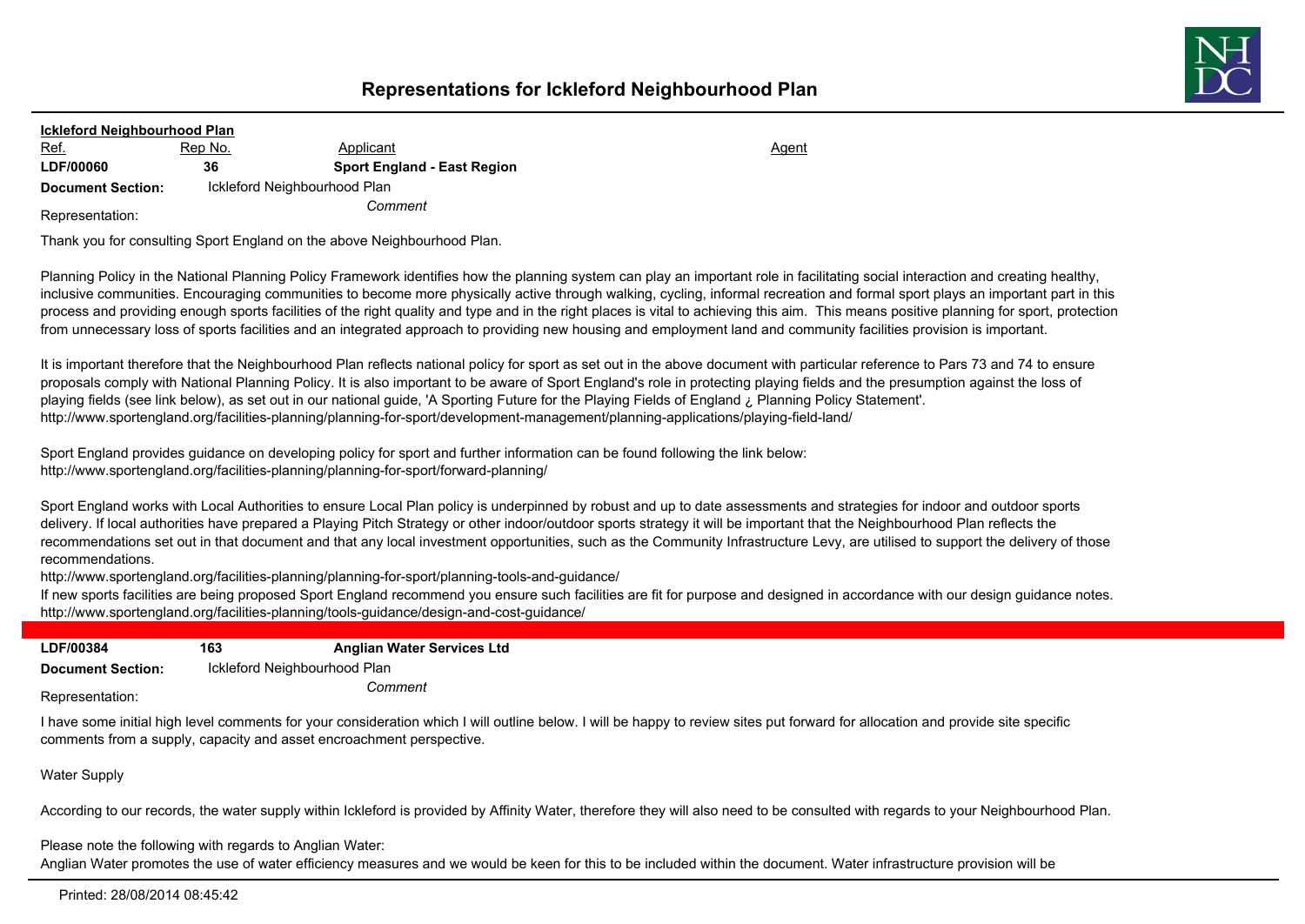

Ref. 6. Rep No. 6. Applicant Agent Agent Agent Agent Agent Agent Agent Agent Agent dependant on location and scale of the development and contributions for upgrades or strategic schemes will be obtained through provisions in the Water Industry Act 1991 and will not be required to form part of the CIL provisions.

#### Water Recycling Centre Capacity

The used water flows generated from any future growth will have an impact on Hitchin Water Recycling Centre (WRC) formally known as Sewerage Treatment Works. We are unable to comment on the impact of growth at this early stage of your plan.  $\Box\Box$ Any required upgrades will be funded by Anglian Water however they will need to be planned and funded through our 5 year business plan, approved by our economic regulator Ofwat.

### Sewerage Network

The used water flows from future growth will have an impact on the existing used water network. The used water infrastructure requirements will be dependant on the location, size and phasing of the development. All sites will require a local connection to the existing sewerage network which may include network upgrades. Upgrades will be funded by developers through the provisions of the Water Industry Act 1991 and will not be required to form part of the CIL provisions.

We would want the document to clearly state that a used water drainage solution will need to be identified and implemented prior to occupation. This should be at a strategic level to avoid a piecemeal approach to development.

#### Surface Water and Flood Risk

Appropriate management of flood risk and the consideration of climate change is critical for long term resilience.

Whilst fluvial flooding is a significant constraint to the location of development, other forms of flooding such as surface water should be a consideration.  $\Box\Box$ All developments should seek to reduce flood risk and incorporate Sustainable Drainage Systems (SuDS). We would wish to see that all developments should adhere to the surface water management hierarchy outlined in Part H of Building Regulations with disposal to a surface water sewer seen as a last resort. Under no circumstances will surface water be permitted to discharge to the public foul sewerage network.

Any brownfield sites marked for redevelopment must take the opportunity to completely remove or significantly reduce any surface water flows currently discharging to the surface water network. The demolished site should be, where practical, treated as if it was greenfield. Brownfield sites must still follow the surface water management hierarchy to determine whether infiltration techniques or a connection to a watercourse can be utilised prior to the consideration of a connection to a public surface water sewer.

#### Protection of our assets

Where there are sewers crossing the site, the site layout should be designed to take these assets into consideration. The existing infrastructure is protected by an easement and should not be built over or located in private gardens as access for repair and maintenance will be restricted. The sewers should be located in the highway or in public open space. All sites will also need to be a suitable distance from our pumping stations and Water Recycling Centres. Further details can be found at http://www.anglianwater.co.uk/developers/planning/encroachment.aspx

### Pre Planning Service

Anglian Water offers a pre planning service which includes a capacity check to determine the impact of a proposed development. We will work with the customer during this

#### Printed: 28/08/2014 08:45:42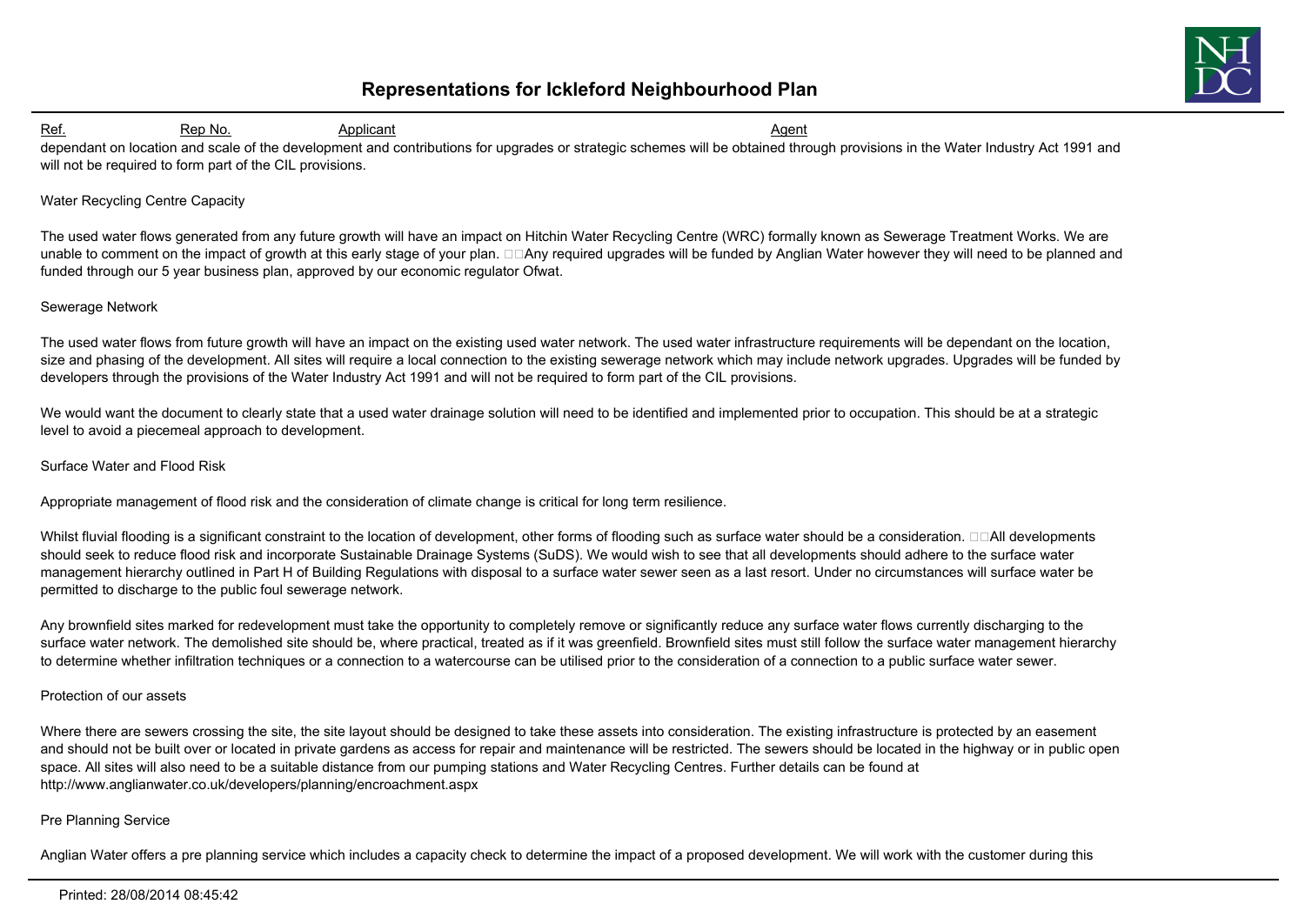

Ref. 6. Rep No. 6. Applicant Agent Agent Agent Agent Agent Agent Agent Agent Agent process to develop foul and surface water (where applicable) drainage solutions which will not cause a detriment to our existing or future customer. We would encourage the prospective developer to contact us at the earliest convenience to discuss drainage proposals to serve the development. Details regarding this service can be found at http://www.anglianwater.co.uk/developers/pre-planning-service-.aspx **LDF/03117 23 Natural England - East of England Region Document Section:** Ickleford Neighbourhood Plan *Comment* Representation: Natural England is a non-departmental public body. Our statutory purpose is to ensure that the natural environment is conserved, enhanced, and managed for the benefit of present and future generations, thereby contributing to sustainable development. Natural England is a statutory consultee in neighbourhood planning. We must be consulted on draft Neighbourhood Development Plans where the Town/Parish Council or Neighbourhood Forum considers our interests would be affected by the proposals. We must be consulted on draft Neighbourhood Development Orders and Community Right to Build Orders where proposals are likely to affect a Site of Special Scientific Interest or 20 hectares or more of Best and Most Versatile agricultural land. We must also be consulted on Strategic Environmental Assessments, Habitats Regulations Assessment screening and Environmental Impact Assessments, where these are required. Your local planning authority will be able to advise you further on environmental requirements. The following is offered as general advice which may be of use in the preparation of your plan. Natural England, together with the Environment Agency, English Heritage and Forestry Commission has published joint advice on neighbourhood planning which sets out sources of environmental information and ideas on incorporating the environment into plans and development proposals. This is available at: http://publications.environment-agency.gov.uk/PDF/GEHO0212BWAZ-E-E.pdf Local environmental record centres hold a range of information on the natural environment. A list of local records centre is available at: http://www.nbn-nfbr.org.uk/nfbr.php Protected landscapes If your neighbourhood planning area is within or adjacent to a National Park or Area of Outstanding Natural Beauty (AONB), we advise that you take account of the relevant National Park/AONB Management Plan for the area. For Areas of Outstanding Natural Beauty, you should seek the views of the AONB Partnership. National Character Areas (NCAs) divide England into 159 distinct natural areas. Each is defined by a unique combination of landscape, biodiversity, geodiversity and cultural and economic activity. Their boundaries follow natural lines in the landscape rather than administrative boundaries, making Protected species You should consider whether your plan or proposal has any impacts on protected species. To help you do this, Natural England has produced standing advice to help understand the impact of particular developments on protected or Biodiversity Action Plan species should they be identified as an issue. The standing advice also sets out when, following receipt of survey information, you should undertake further consultation with Natural England. Natural England Standing Advice Local Wildlife Sites You should consider whether your plan or proposal has any impacts on local wildlife sites, eg Site of Nature Conservation Importance (SNCI) or Local Nature Reserve (LNR) or whether opportunities exist for enhancing such sites. If it appears there could be negative impacts then you should ensure you have sufficient information to fully understand the nature of the impacts of the proposal on the local wildlife site. Best Most Versatile Agricultural Land Soil is a finite resource that fulfils many important functions and services (ecosystem services) for society, for example as a growing medium for food, timber and other crops, as a store for carbon and water, as a reservoir of biodiversity and as a buffer against pollution. It is therefore important that the soil resources are protected and used sustainably. Paragraph 112 of the National Planning Policy Framework states that: 'Local planning authorities should take into account the economic and other benefits of the best and most versatile agricultural land. Where significant development of agricultural land is demonstrated to be necessary, local planning authorities should seek to use areas of poorer quality land in preference to that of a higher quality'. General mapped information on soil types is available as 'Soilscapes' on the www.magic.gov.uk and also from the LandIS website; http://www.landis.org.uk/index.cfm which contains more information about obtaining soil data.